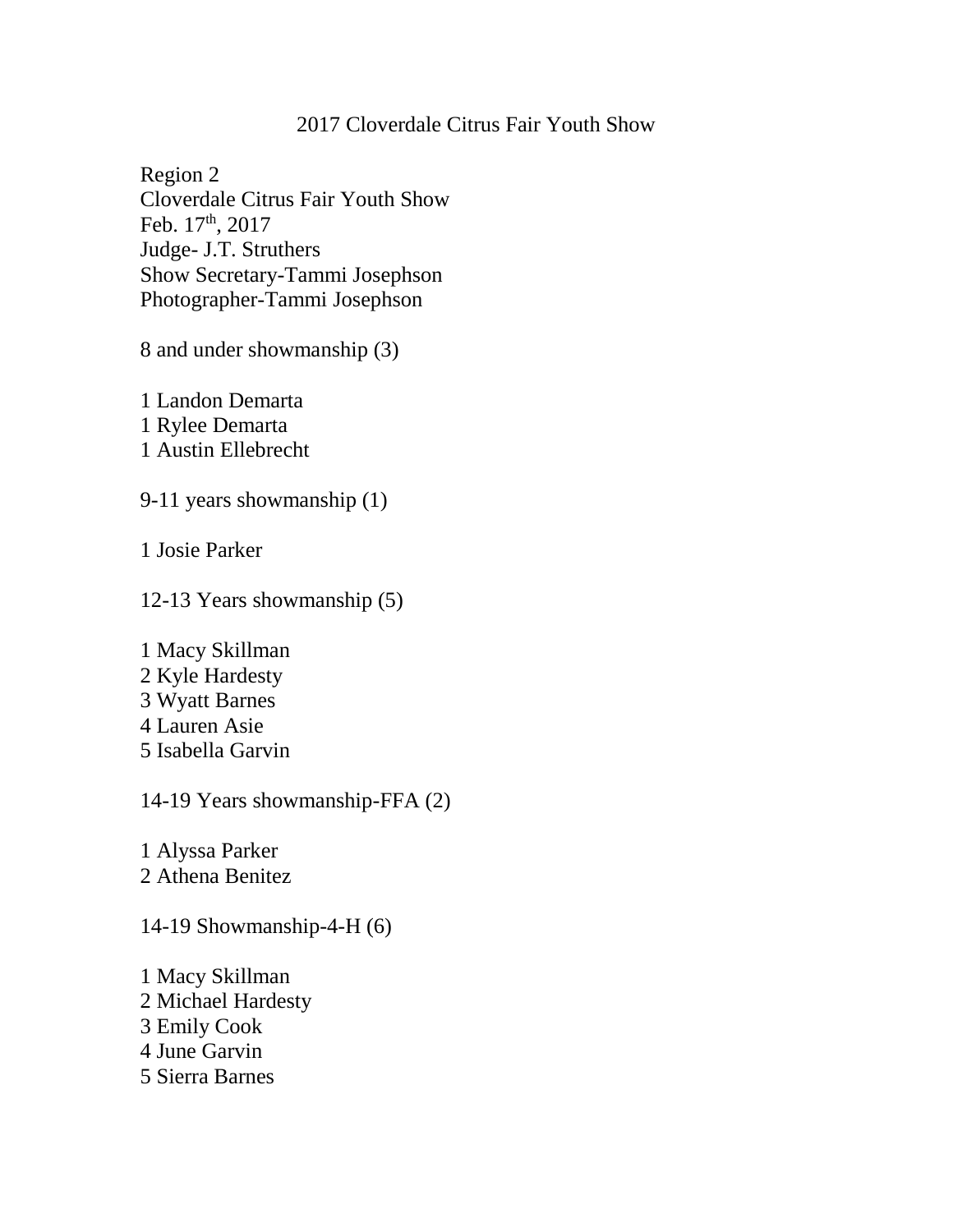Wether 6-12 months (1)

1 Falling Star's Tommy Tucker-Ellebrecht (RSBW)

Wethers 1 & 2 Years old (8)

1 Valle Verde Zeus' Elijah-Ellebrecht (BW) 2 Blackberry Blossom Apple Jack-Skillman 3 K's Heavenly Hill Remarkably Spicy-Coneybeer 4 TNT Pygmies Shoot For The Moon-Hardesty 5 Lady Bug James P Sullivan-Parker

Wethers 3 Years and older (3)

1 Valle Verde Zeus' Aries-Cook 2 Nibbly Goats Kings Lear-Barnes 3 Nibbly Goats Macbeth-Barnes

Baby Does Kids (3)

1 Pygmy Goats By T.J. Ana-Ellebrecht 2 Riverside Farm Hot Mess Express-Coneybeer 3 CB Pygmies I'm With Stupid-Coneybeer

Junior Doe Kids (14)

1 CB Pygmies Egg-Coneybeer 2 Valle Verde Steath's Cadence-Ellebrecht 3 Flying Turtle's Firee Flint River-Parker 4 CB Pygmies I'll have Another-Coneybeer 5-CB Pygmies Doebi-Hardesty

Junior Yearling Doe Kids 12-18 Months (2)

1 CB Pygmies On We Go-Coneybeer 2 Riverside Farm Half Sash-Cook